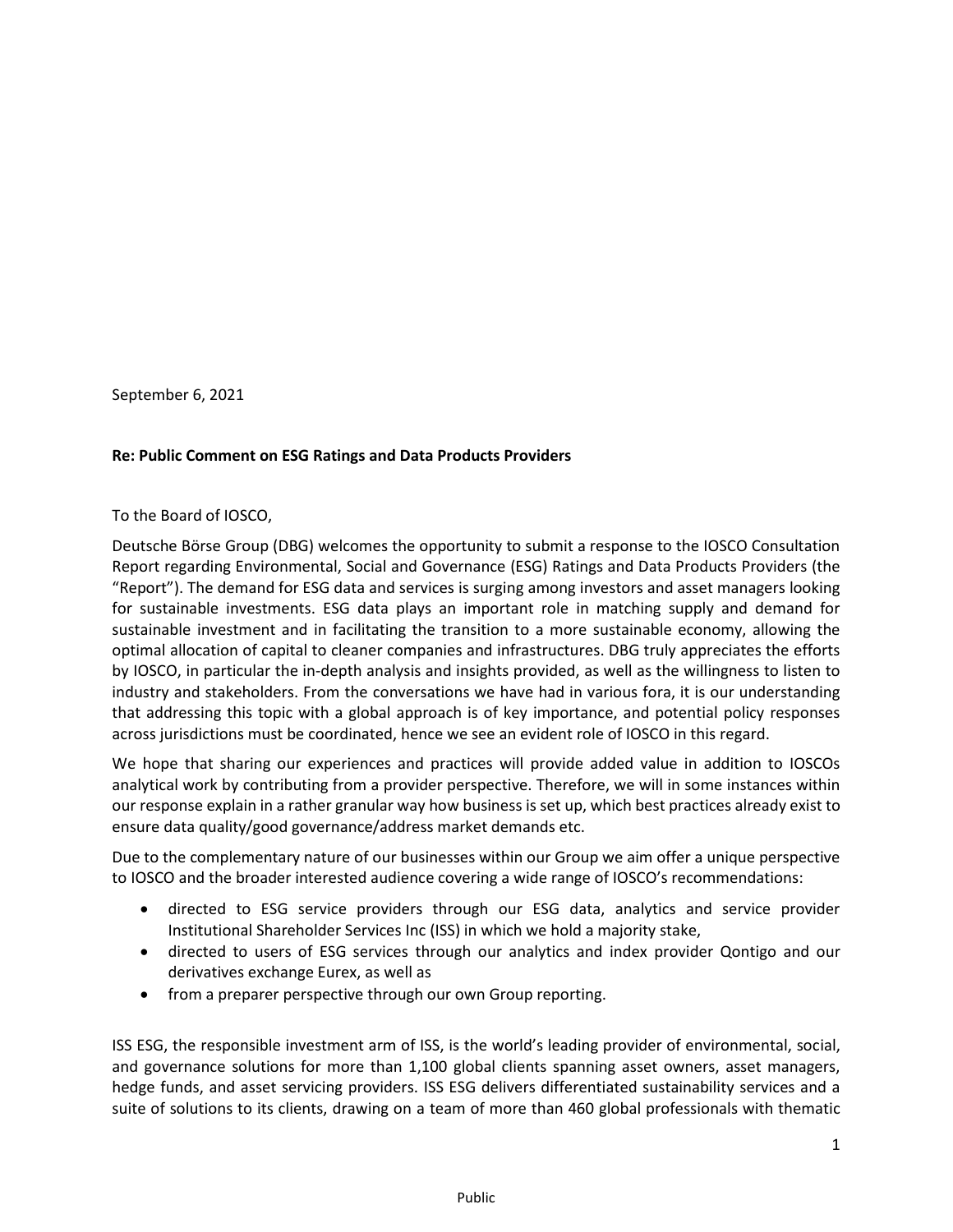and sector expertise that underpin our commitment to sustainable finance. With more than 35 years of corporate governance expertise and 25 years of providing in-depth responsible investment research and analytics to include a dedicated global climate research team, ISS ESG has a unique understanding of the requirements of institutional investors. With its comprehensive offering of solutions, ISS ESG enables investors to develop and integrate responsible investing policies and practices, thoughtfully engage portfolio companies on responsible investment issues, and monitor their practices through screening solutions. It also provides climate data, analytics, and advisory services to help financial market participants understand, measure, and act on climate-related risks across all asset classes. In addition, ISS ESG delivers corporate and country ESG research and ratings, enabling its clients to identify material social and environmental risks and opportunities.

In addition, as one of the largest providers of market infrastructure worldwide, DBG offer a broad range of products and services. For example, we develop market leading ESG indices and analytics solutions via our subsidiary Qontigo (with its brands STOXX, DAX, Axioma) and offer ESG derivatives via our derivatives exchange Eurex.

Last but not least, Deutsche Börse AG as a listed company reports ESG information and is subject to ESG ratings itself. We therefore cover the preparer perspective as well. In this regard it is important to stress that these activities all remain independent and treated separately. Please see response under recommendation 3 and 4, for further information on conflict of interest considerations in this regard.

The rapid developments in the industrial landscape over the last years have enriched the range of services offered by players. Initially, ESG services were limited to the provision of raw environmental, social and governance data, as well as the production of scores, ratings and analyses assessing the non-financial performance of companies. ESG data providers today offer a wide and diverse range of products and services that adapt to the changing needs expressed by clients, primarily financial institutions (including institutional investors and asset managers) and, to a lesser extent, companies. This new offering frequently includes activities such as portfolio analysis, construction of financial indices, or advisory services to companies in defining their ESG strategy. Other more specific activities are less widespread, such as investment fund management, proxy advisory services, or the evaluation and certification of financing products such as green bonds.

Quality ESG data is the lifeblood of ESG investment analysis. Different types of companies have different uses for ESG ratings and ESG data:

- For a large corporation, an ESG rating or data point may provide senior managers with a better understanding of their business risks and potential areas of improvement.
- For banks and insurance companies, ESG data could be used as an input into due diligence and risk management. Both banking and insurance professionals are often responsible for deciding whether to extend a loan or an insurance policy to a particular business, and at what interest rate or insurance premium. These professionals rely on ESG data to evaluate the relevant ESG risks for a business, which can then be used to estimate the chances of a default or a coverage trigger and thereby determine an appropriate risk-return trade-off.
- By far the biggest consumers of ESG ratings and data to-date are institutional investors and investment management firms. This should come as no surprise given that ESG factors are well understood to affect a company's performance, and therefore have the potential to affect an investor's portfolio and financial returns.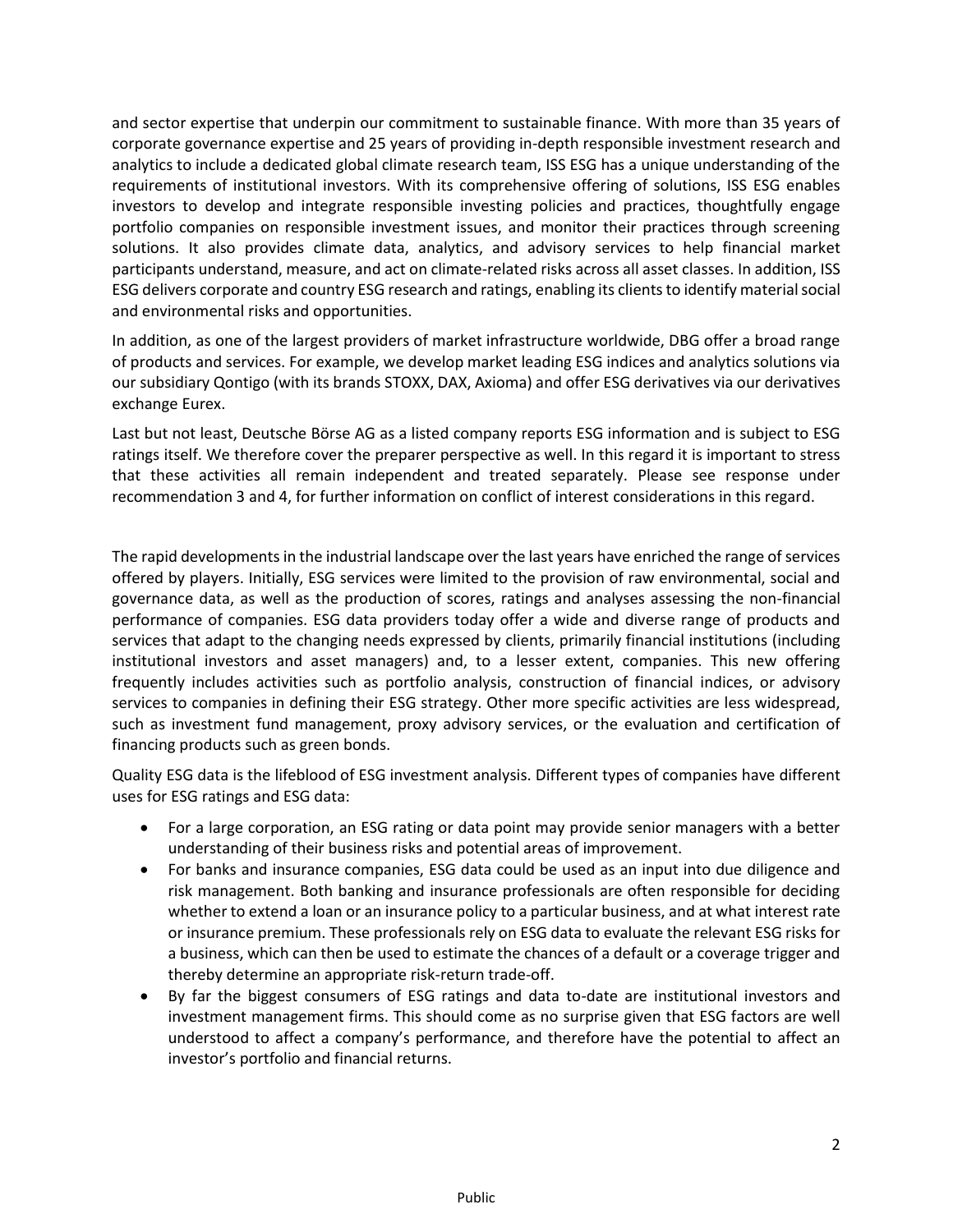In many ways, the increased relevance of ESG ratings has arisen as a result of positive developments in other areas of legislative attention, particularly the requirement for market participants to more systematically take ESG factors into account in their investment decisions and risk management processes. However, we consider that increasing demand for assessments that provide insights on an entity's ESG profile should go hand in hand with safeguards that ensure the information referred to is robust and that assessments are reliable so to prevent the risk of greenwashing.

Nevertheless, the market for ESG ratings and assessments is complex and still developing. The industry is going through a simultaneous process of innovation on the products side and consolidation on the providers' side. As such, any actions in this area need to be carefully calibrated to capture the broad spectrum of existing product offerings, while at the same time leaving room for future innovations.

We hope that you will find our comments and suggestions useful and we are available should you wish to discuss any particular matter in further detail.

The attached annex reflects our response to the specific recommendations in the Report.

Yours sincerely,

#### **Niels Brab**

Head of Group Regulatory Strategy Chief Regulatory Officer Member of the IOSCO Affiliate Members Consultative Committee Deutsche Börse Group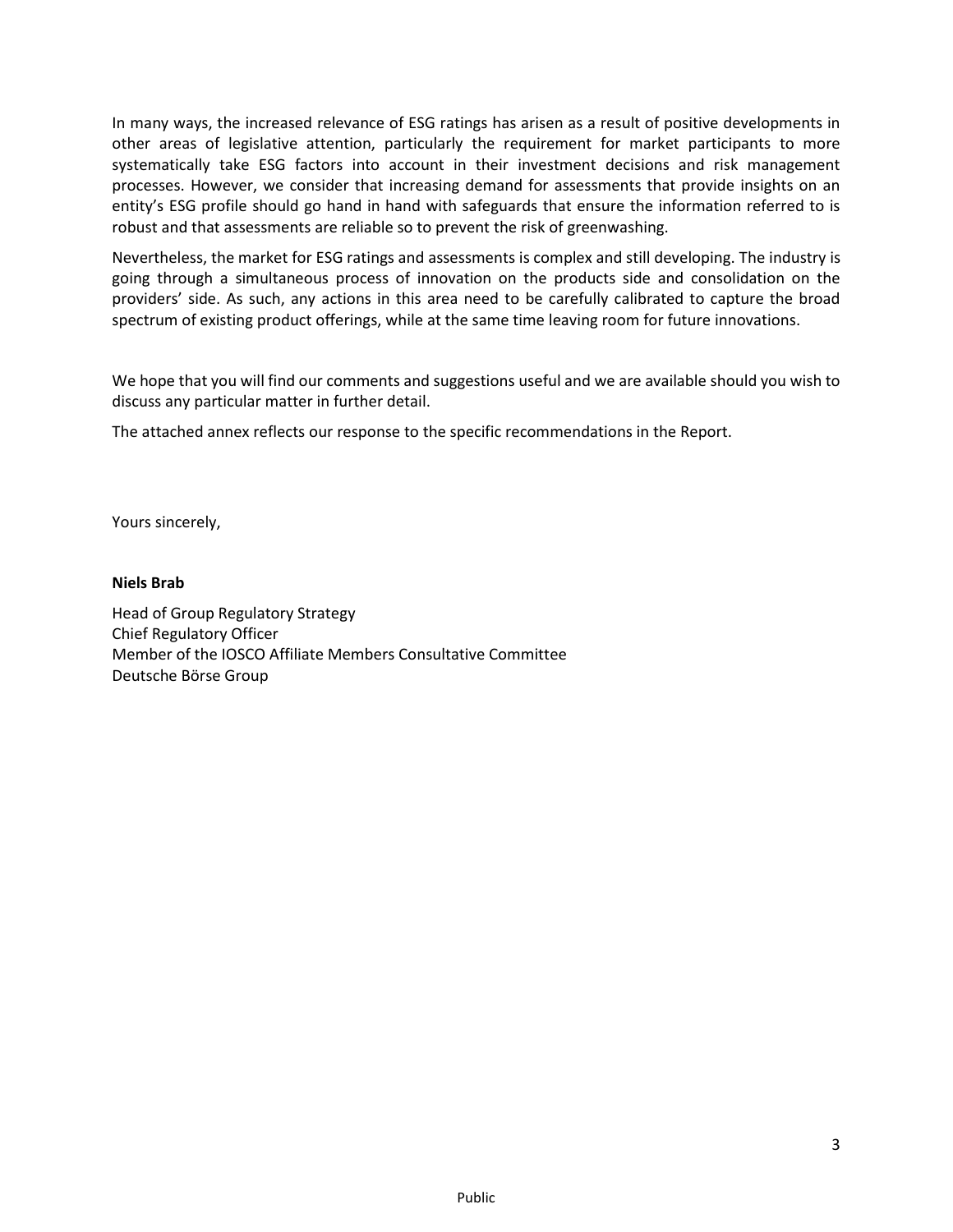# Annex

## **Section 1 – Proposed Recommendations for IOSCO and IOSCO Members concerning ESG ratings and data products**

**Recommendation 1:** Regulators may wish to consider focusing more attention on the use of ESG ratings and data products and ESG ratings and data products providers in their jurisdictions.

The strong growth of responsible investment practices has led to a steep increase in the demand for ESG data and related products and services. Almost all investors now use third party providers for obtaining at least some of their ESG data and analysis, and some investors even predominantly rely on externally processed data and other resources like ESG scores.

Given that ESG ratings and data products play such an important role in investment decision-making, it is paramount that these products are reliable, high quality and transparent. Taking steps to improve the governance, transparency and management of conflicts of interest surrounding these products could in turn contribute to a greater level of confidence in the use of these products within the financial system, supporting a greater up-take in usage while simultaneously protecting investors and ensuring that markets are fair and efficient.

The availability of reliable and high-quality ESG data is also a critical component of ESG ratings and data products and determines to a large extent the quality of the products. Therefore, the lack of reliable, consistent, and comparable ESG standards and disclosures from issuers impacts not only the availability and quality of information that can be used by investors, but also by ESG ratings and data products providers. Current global efforts led by the IFRS Foundation to establish a global baseline for corporate sustainability reporting focused on enterprise value creation and regional developments that introduce or expand corporate ESG standards and disclosure requirements, can help to address this issue, and are particularly welcome. Regulators should continue to support these processes and work to align standards and disclosure requirements for corporates where possible.

From an ESG ratings and data provider perspective, we would like to highlight that transparent, structured, quality assured, evidence-based, independent research and analysis of ESG risks and opportunities are the hallmark of any responsible investment program and both reflect and support expanding and evolving investor considerations and institutional use-cases in incorporating ESG strategies into fundamental analysis. Clients rely on ISS ESG's data and analytical offerings in a number of different ways. Many use the solutions to facilitate a top-down assessment of portfolio risk exposure, from reputational and business risks arising from controversies, such as breaches of global norms, to risks arising from climate change (both physical and transitional). Other clients, meanwhile, use ISS ESG ratings in their bottom-up stock selection, to identify material ESG issues, as well as to measure performance against ESG targets. Knowledge of risk factors, and a deep understanding of how companies mitigate these ESG risks can add a valuable layer to investment analysis.

Investors are not of a single mind with respect to ESG issues and how they incorporate ESG ratings and data into their investment processes. As a result, they seek the advice and support of solutions providers based on an alignment with their investment philosophies and engagement practices. ESG ratings and data is one of many factors considered as part of the investment-decision making process and typically does not unilaterally augment capital allocation and investment decisions. In addition, the use of ESG research and data providers positively assists institutional investors in carrying out their fiduciary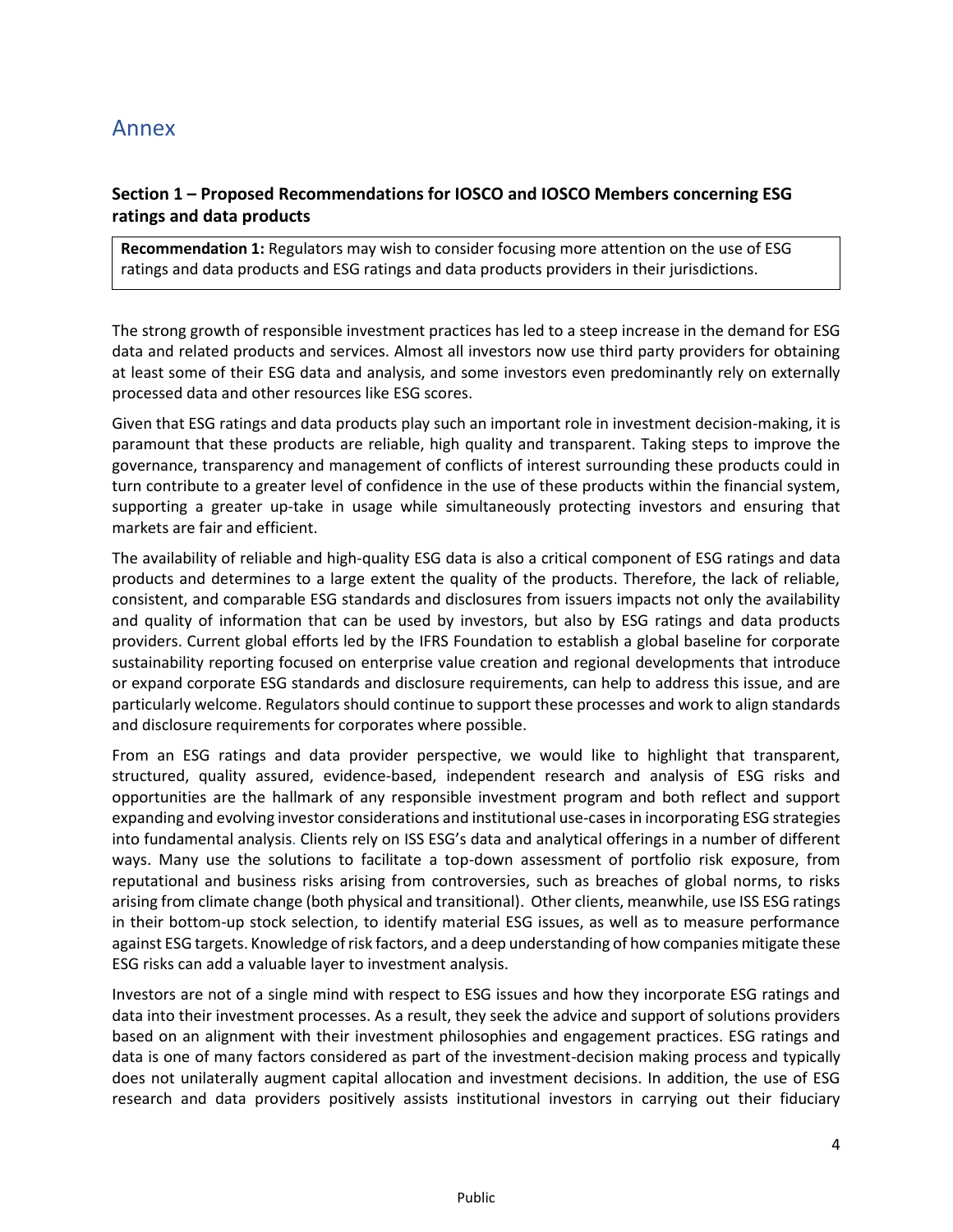obligations and stewardship responsibilities. The PRI and the CFA Society both point to the fact that there is no "one size fits all" ESG integration approach as implications for ESG investing may differ across asset class, geography, local market practices, ESG footprint/exposure, sector concentration, among other considerations.

So, as regulators consider focusing more attention on the use of ESG ratings and data products, we believe it is critical to avoid taking steps that would undermine the ability of the ratings and data providers to produce and deliver the independent and informed ESG research and analysis necessary to address a rapidly evolving ESG landscape. ESG research providers supply investors with specialized expertise, efficiency, and scale across a variety of complicated global ESG issues and it important that providers retain the ability to continue meeting that critical investor need.

DBG firmly believes it is imperative that research providers develop and deliver their offerings with a high level of independence and transparency, given the importance of ESG ratings and data to investors. In our view, this includes: (1) disclosing publicly conflict of interest policies; (2) leveraging existing industry best practices; and (3) implementing and disclosing governance and operational structures that establish a quality focused infrastructure consisting of internal controls, documentation, quality assurance, escalation procedures, monitoring, and policy development. This imperative also demands transparency regarding the underlying research methodologies as well as the processes by which research and data solutions are produced and delivered. This transparency enables clients to select the tools and services best suited to successfully aid them in implementing their investment strategies. It also provides assurance to the market as a whole, including the companies that are the subjects of ESG ratings and research, as to the efficacy of these offerings.

ISS ESG has developed the following quality assurance approach to ensure that these tenets are reflected in our research offerings:

- **Sound Knowledge-Management Program**: documented reliable structures and processes through business-process mapping and internal dashboards to ensure objectivity and accuracy of research production and implementation
- **Internal Controls:** established internal controls to monitor methodology alignment, accuracy, and completeness of information. This applies to both research content and underlying processes
- **Quality Management:** a process-focused program that leads the knowledge-management and internal control functions within ESG research and sits within ISS ESG's Methodology team
- **Quality Assurance:** Implementation of a team dedicated to content assurance that is independent of the production teams and randomly samples research to enhance and ensure accuracy, above all else, and that professional standards are met and exceeded
- **Functional and Independent Structures:** The separation and reporting of the ESG Research team from any commercially driven functional teams, including product, sales, and client success
- **Methodology Review Board:** An independent review board that consists of content-focused individuals and which does not involve any commercially focused input into the formulation of research methodology and decision making

ISS ESG promotes transparency and quality in ESG research methodologies and processes and has set up a dedicated publicly accessible website outlining our methodologies and the quality and research processes spanning our various ESG solutions. To help ensure the quality of ISS ESG's analysis, ISS ESG has a Global ESG Methodology governance structure in place that is responsible for reviewing and updating methodologies in order to keep up with the latest developments and findings in the sustainability domain.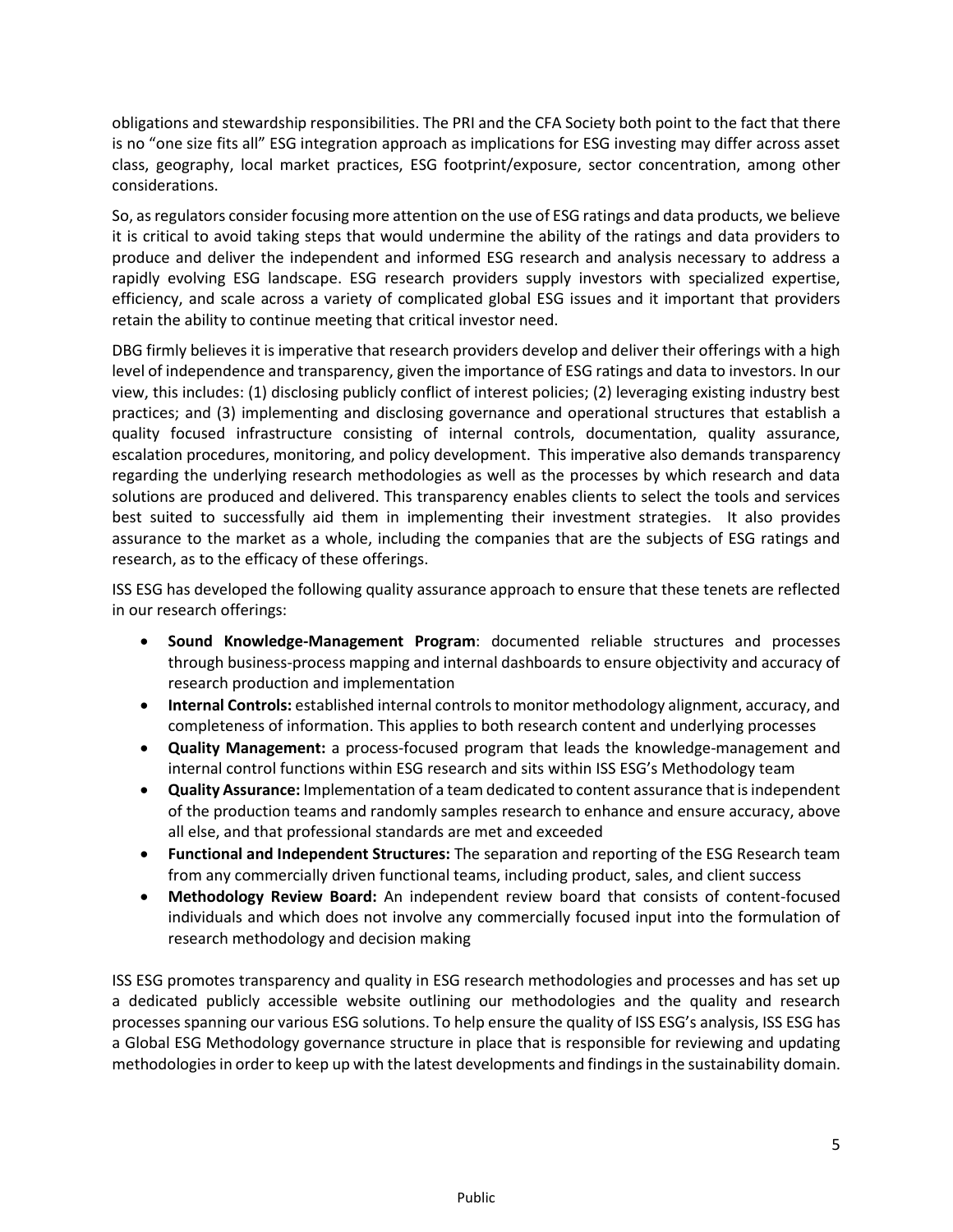ISS ESG's systematic and comprehensive approach to research utilizes a combination of sourcemonitoring, data collection, analysis, validation, and verification. Each service employs a specialised and distinct approach designed to ensure near complete coverage across companies, regardless of geography, industry, or company size. The ISS ESG research team conducts systematic source- monitoring to identify relevant information as it becomes available. Assessments undergo a rigorous data collection process, including peer review. In addition, for many data sets, the research team conducts fact-finding dialogue with companies to provide supplementary detail and confirmation of involvement. Finally, a regular update is typically carried out on covered companies annually.

Additionally, ISS ESG's Data Strategy unit is responsible for maintaining data integrity across ESG research areas. ISS ESG's data stewards develop and support transparent standards and processes for data collection and data verification and maintain comprehensive metadata documentation. In addition, ISS ESG's data stewards collaborate closely with an internal team of data scientists to drive accuracy, timeliness, and operational efficiency, and to identify trends through analytical reporting.

Looking at this from the user perspective angle, ESG ratings and data products underpin many ESG indices, and screening criteria for certain ESG-oriented products. For example, in the context of ESG benchmark construction challenges can arise, with the choice of ESG rating provider significantly impacting the constituents of those indices. Considering current growth trends in Europe in sustainable investing and passive investment products such as ETFs, measures aiming to reduce the risk of capital misallocation will become crucial to facilitate the transition to a more sustainable financial system. Similarly, the fact that companies in highly polluting industries can obtain high environmental scores from some ESG rating providers can lead to investor confusion and highlights the need for greater transparency.

For example, we have experienced cases of data that is not consistent with the stated methodologies (for example, the methodology states a certain timeline for updating underlying indicators that is in practice delayed by a year). One of the recommendations by IOSCO is to ensure that it is, which we support. Another challenge is the sometimes missing margin of error/uncertainty. Furthermore, there has been issues around methodological changes by providers, which impair the user experience and sometimes the investment product they offer based of these data.

However, it is important to keep in mind that the fast-moving environment with new scientific findings and recommendations, as well as new regulation also requires regular methodology updates.

#### **Section 2 – Proposed Recommendations for ESG ratings and data products providers**

**Recommendation 2:** ESG ratings and data products providers could consider issuing high quality ESG ratings and data products based on publicly disclosed data sources where possible and other information sources where necessary, using transparent and defined methodologies.

We believe the most suitable way forward is to propose high level guidance for ESG ratings and data products providers that is sufficiently flexible to accommodate the developing nature of this market.

The variety of ratings for example mirrors to a large extent the diversified demand coming from multiple types of clients and how the information is put to use. A large majority of asset managers favour such variety, even as many support greater standardisation and transparency.

DBG agrees that ESG ratings and data providers must provide high quality ESG ratings and data products based on publicly disclosed data sources where possible, and other information sources where necessary, using transparent and defined methodologies. Our response above to Recommendation 1 outlines the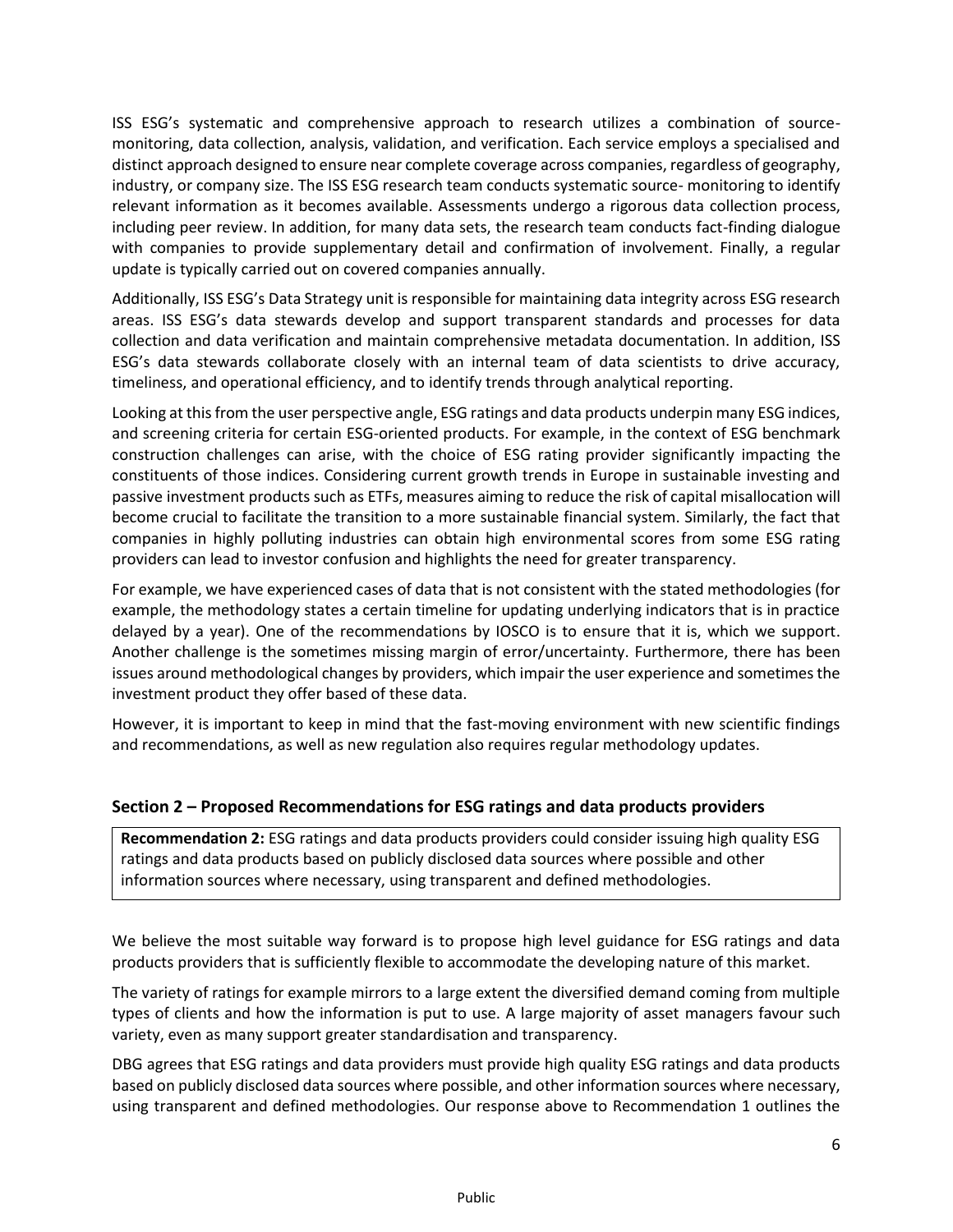approach that ISS ESG takes to ensure a high level of quality in the products that we offer, as well as the steps we take regarding transparency of methodologies.

With respect to the use of data sources, ISS ESG's general approach is to rely primarily on publicly available data. Data is sourced from publicly available information, including a company's own disclosures and reporting such as proxy statements, reputable news sources, and information made available by governmental and international institutions.

To enhance the quality, credibility, completeness, and usefulness of the ESG assessments for our investor clients, ISS ESG accepts and uses supplementary non-public information which may be relevant for ESG performance assessments. We value non-public supplementary information as an accretive and valueadded aspect of our ESG investor research platform.

This approach is considered a key differentiator of ISS ESG research as:

- public reporting on some relevant ESG issues is still at an initial and incomplete stage, particularly for private companies, small and mid-size enterprises, and those in emerging markets;
- new ESG topics and reporting items continue to evolve with emerging voluntary standards and regulation still developing;
- there is a lot of mainly qualitative ESG information relevant to ISS ESG's forward-looking and cutting-edge research, which is already available at the companies in the form of internal documents but in some cases not yet publicly disclosed; and
- non-material information provided by the issuers on proposed or pending remedial action for controversies discussed in any engagement process will need to be considered in a timely manner.

However, to foster transparency and to provide accountability to all other stakeholders, it is our strong preference that all information is made publicly available by companies.

In any event and importantly, ISS ESG does not and will not solicit, accept or use in its research material non-public information (where materiality is defined from a traditional securities law perspective to mean information that has not been adequately disclosed to the general public and which would likely affect the price of a security or where the information, if disclosed, would influence a reasonable investor's decision to purchase, sell or hold an issuers' security).

We therefore welcome global and regional efforts by regulators to improve the reliability, consistency, and comparability of corporate ESG standards and disclosures. These efforts are crucial to increase the availability and quality of ESG data, and by extension the quality of ESG ratings and data products.

**Recommendation 3:** ESG ratings and data products providers could consider ensuring their decisions are, to the best of their knowledge, independent and free from political or economic pressures and from conflicts of interest arising due to the ESG ratings and data products providers' organizational structure, business or financial activities, or the financial interests of the ESG ratings and ESG data products providers' employees.

**Recommendation 4:** ESG ratings and data products providers could consider, on a best efforts basis, avoiding activities, procedures or relationships that may compromise or appear to compromise the independence and objectivity of the ESG rating and ESG data products provider's operations or identifying, managing and mitigating the activities that may lead to those compromises**.**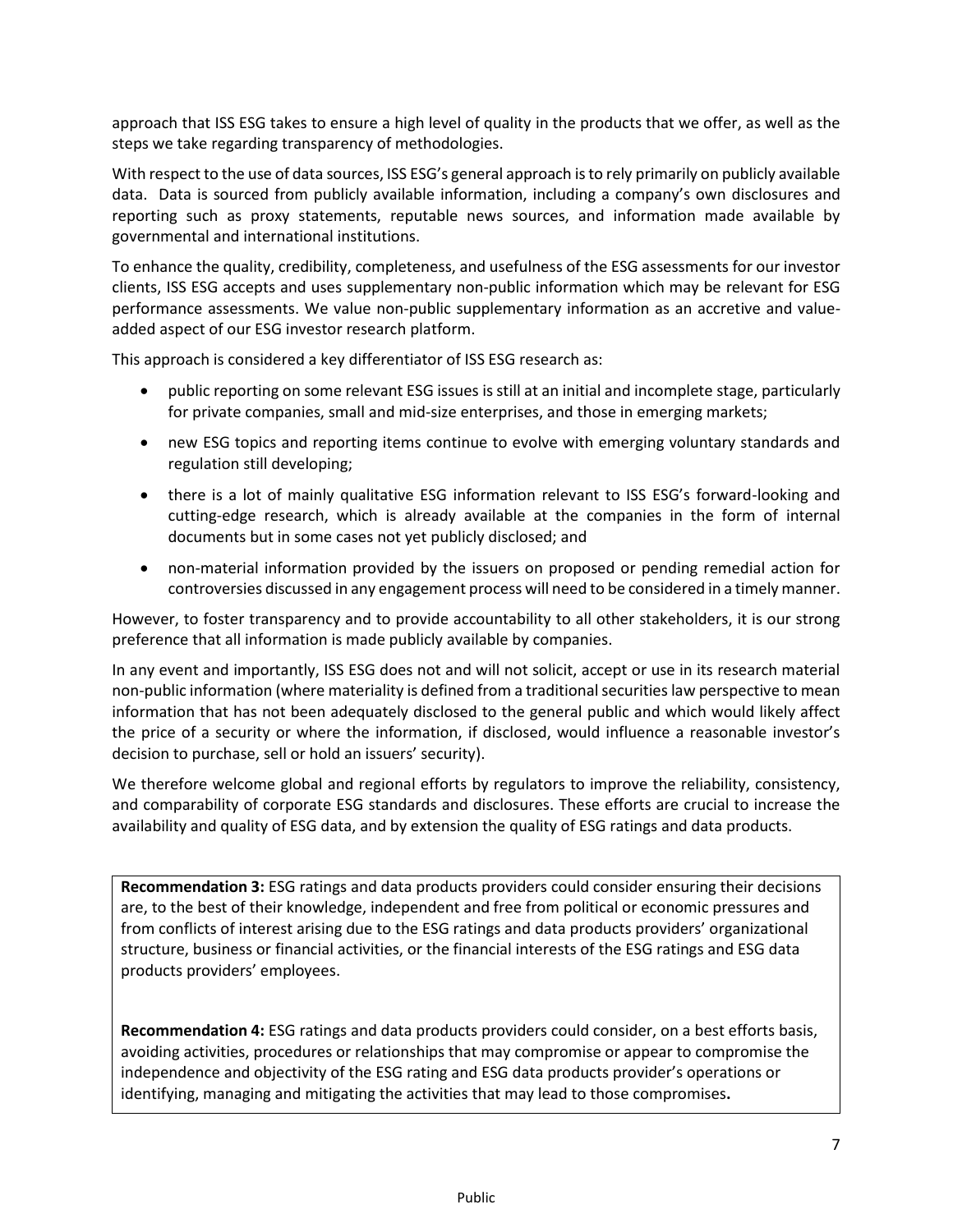DGB agrees that ESG ratings and data products providers – like other product and service providers in the financial markets – should have appropriate governance arrangements in place and that offered products and services are free of conflict of interest or other undue influences.

In response to both Recommendations 3 and 4, we would like to highlight that as service provider to institutional investors, ISS understands and takes extremely seriously the potential for actual or perceived conflicts of interest which might impact the integrity of the research and services we provide to our clients. Such potential conflicts of interest need to be effectively managed and mitigated by appropriate measures.

ISS provides its institutional investor clients with extensive information to facilitate that they are fully informed of potential conflicts and the steps that ISS has taken to address them. Among other things, ISS supplies a comprehensive due diligence section on its website to assist clients and prospective clients in fulfilling their own obligations regarding the use of independent, third-party providers of ESG ratings or data products. This section of the ISS website includes an area specifically dedicated to the policies, procedures and practices regarding potential conflicts of interest. In addition, many of ISS' clients conduct their own due diligence regarding the way ISS implements the procedures governing conflicts and perform diligence calls and visits to satisfy themselves that ISS' rules governing conflicts are robust and effectively adhered to.

In general, ISS has identified three primary types of potential conflicts:

- ISS' owners could seek to influence the formulation and application of ISS policies;
- Institutional clients could seek to influence the advice given to other institutional; or
- Corporate issuer clients of ISS' wholly-owned subsidiary, ISS Corporate Solutions, Inc. ("ICS"), could seek to influence the advice given to institutional clients.

Concerning the first potential conflict, Deutsche Börse AG ("DB") owns an approximate 80% stake in ISS HoldCo Inc., the holding company which wholly owns ISS. The remainder of ISS HoldCo Inc. is held by a combination of Genstar Capital ("Genstar") and ISS management. ISS has formally adopted policies on non-interference and potential conflicts of interest related to DB, Genstar, and the board of directors of ISS HoldCo Inc. These policies are intended to establish appropriate standards and procedures to protect the integrity and independence of the research, recommendations, ratings and other analytical offerings ("Research Offerings") produced by ISS and to safeguard the reputations of ISS and its owners.

Among other things, these policies provide that:

- Subject parties (as defined in each applicable policy) may not participate, seek to influence, or have any role in the formulation, development and application of ISS' Research Offerings. In addition, these subject parties will not receive advance notice of any proposed or pending changes to the policy guidelines, methodologies, or standards underlying the Research Offerings of ISS.
- Subject parties may not participate in, seek to influence, or have any role in the formulation, development and application of the policy guidelines, methodologies and standards underling ISS' Research Offerings including, without limitation, the establishment of the methodologies and standards underling the Research Offerings of ISS.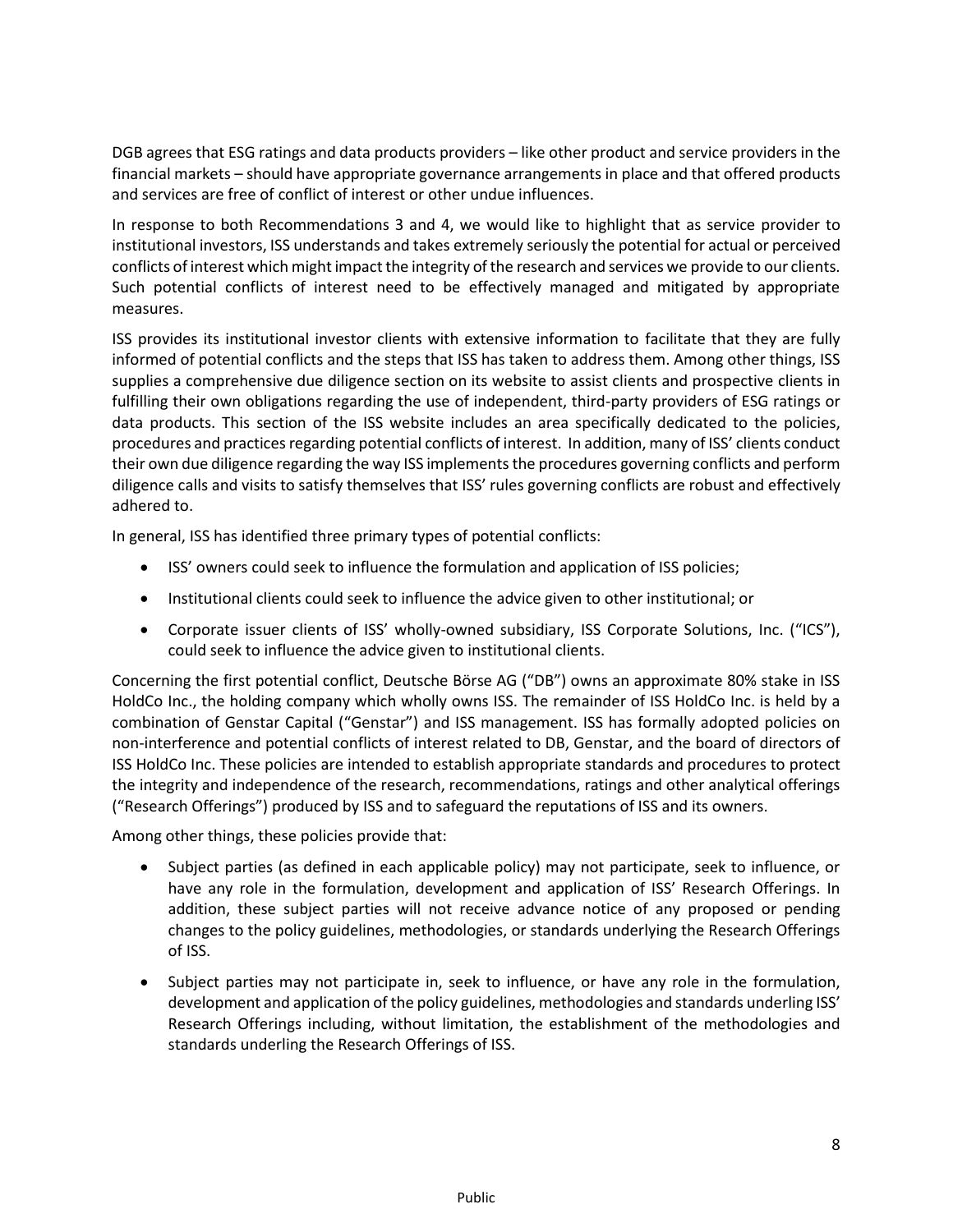- Subject parties will not receive or be provided with access to copies of, or the analyses and conclusions contained in, any of the Research Offerings of ISS prior to the time that any such offerings are published or disseminated.
- Subject parties will not have access to any data relating to the portfolio, investment strategy or securities holdings of ISS clients.

These policies are publicly available on ISS' website<sup>1</sup>.

Concerning the second potential conflict, ISS is a policy-based organization and uses a series of published methodologies that provide a very practical check and balance to facilitate the integrity and independence of ISS ESG's ratings and data products. ISS research analysts follow these comprehensive policy guidelines when conducting research for the benefit of clients.

The third potential conflict is between ISS' core business for the benefit of institutional investors, and the work of ICS, which sells analytic tools and services directly to issuers. We believe that ICS' work with corporate issuers helps companies better understand the ESG expectations of their shareholder bases and empowers them to enhance their practices, which ultimately benefits all shareholders. At the same time, we understand the potential for conflict that arises when ICS provides advice to an issuer on which ISS ESG provides research coverage, and we therefore take a number of measures to prevent such potential conflict from becoming an actual conflict.

We manage this through a combination of disclosure to clients, consistent and transparent application of methodologies, a robust compliance program and implementation of a firewall designed to prevent information flows around the identity of the ICS clients.

ISS has adopted a Code of Ethics which affirms ISS' relationship of trust with its clients and obligates ISS to carry out its duties solely in the best interest of clients and free from all compromising influences and loyalties.

The Code of Ethics devotes special attention to preventing and disclosing conflicts of interest. In this regard, the Code of Ethics addresses the potential conflicts between the company's research teams and other services provided by subsidiaries or affiliates, conflicts within the institutional advisory business, conflicts arising from an analyst's stock ownership, conflicts in connection with an issuer's review of a draft ISS report, and conflicts generally. In each case, the goal of the Code of Ethics is to prevent conflicts wherever possible, and more generally to manage and disclose potential or actual conflicts.

In addition to its Code of Ethics, ISS has developed a General Code of Conduct. The General Code of Conduct is a broad-based "good practices" code that provides a framework to address general corporate policies and practices that apply to ISS as a global business. The areas covered in the General Code of Conduct include:

- Doing the Right Thing;
- Protecting the Company's Interests;
- Safeguarding and Maintaining Information;
- Treat Others with Dignity and Respect;
- Promote a Safe and Healthy Working Environment;

<sup>&</sup>lt;sup>1</sup> See:<http://www.issgovernance.com/compliance/due-diligence-materials/>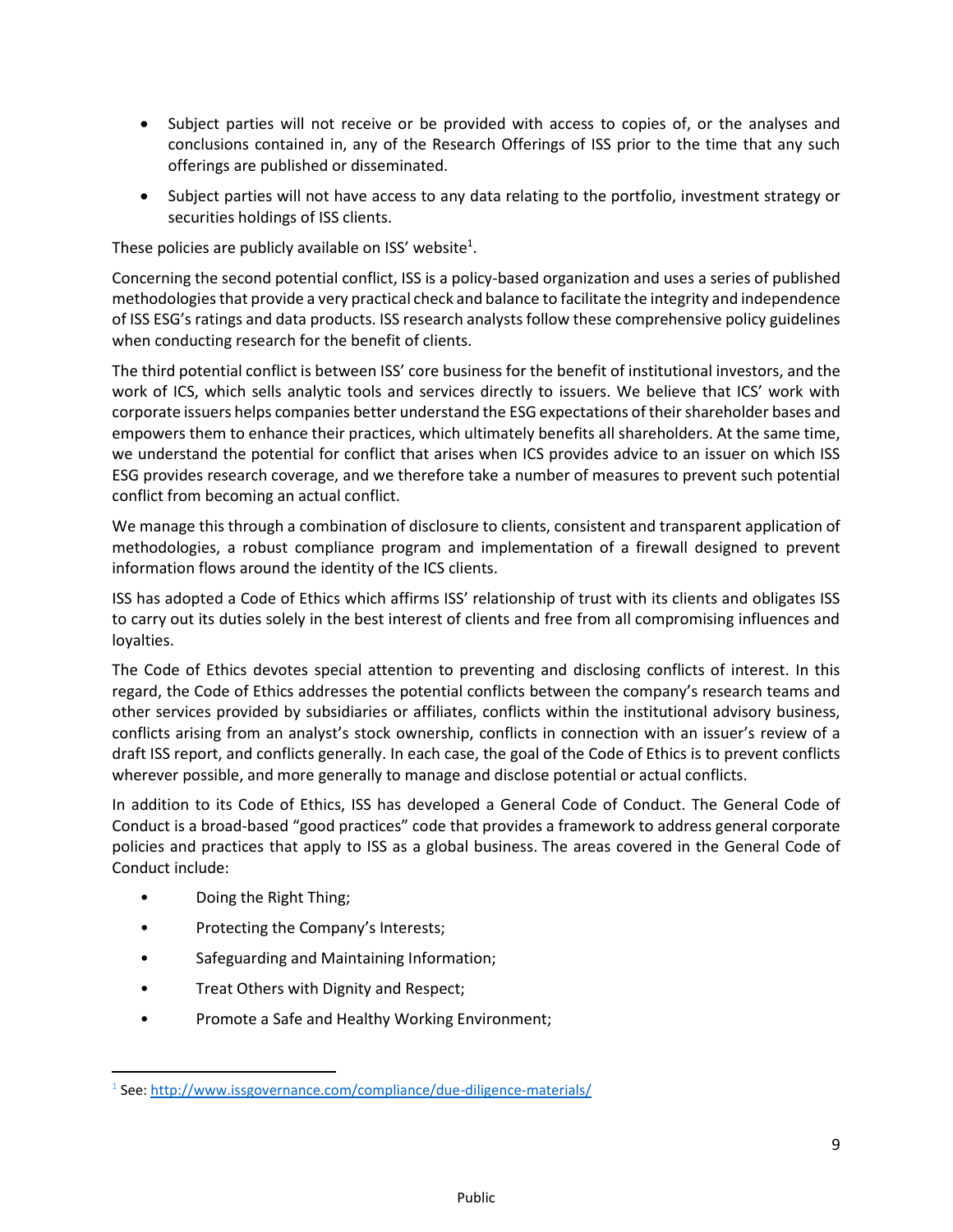- Violations of the General Code of Conduct;
- Reporting Concerns; and
- Compliance Requirements

Employees are trained on the content of these codes and are required to certify their adherence.

ISS has implemented a firewall which includes the physical, functional, and technological separation between ICS and the ISS research function. A key goal of this firewall is to protect against members of ISS' research teams from knowing the identity of ICS' clients. Enabling the research team to work without knowing the identity of ICS' clients is part of our approach to ensuring the objectivity and independence of ISS' research process.

ISS is transparent about its ICS business and the entire business is described in detail on our public website<sup>2</sup>. Additionally, ISS' standard institutional client contract contains disclosures regarding ICS and its work with corporate issuers, and each research report issued by ISS contains a legend indicating that the subject of the analysis or report may be a client of ICS and reminds ISS' institutional clients of how they can inquire about any issuer's use of ICS products and services. Thus, ISS provides institutional clients the ability to obtain information regarding ICS' dealings with corporate issuers, including the amount of compensation that the firm has received or will receive from the issuer.

In supplement of the foregoing, in 2014 ISS adopted a "Policy Regarding Disclosure of Significant Relationships." In brief, this policy includes as "significant" the relationships ISS has with issuers that are clients of ICS and information about those issuers is provided as noted in the prior paragraph.

In addition, the policy also makes provision for disclosure of relationships with clients that are publicly traded institutional investors, as well as clients that act as shareholder proponents, in light of the potential that such a client might use the relationship, and the revenue provided by the client to ISS, to try to exert influence on ISS' research and voting recommendations. Under the circumstances of these relationships, and the nature of the potential conflict, the assessment of whether a relationship is "significant" is subject to a specified threshold of the percentage of overall revenue provided by the subject client. The relationship with DB is also considered "significant" by virtue of it being a majority owner of ISS.

We believe that these disclosures are an effective and transparent way of disclosing to our institutional investor clients without compromising the effectiveness of the ISS firewall. The process provides for full disclosure to clients while also upholding the firewall and arranging that the identity of an ICS client is not known to research analysts as they undertake research.

**Recommendation 5:** ESG ratings and data products providers could consider making high levels of public disclosure and transparency an objective in their ESG ratings and data products, including their methodologies and processes.

As discussed in response to Recommendation 1, DBG agrees with the principle of public disclosure and transparency regarding the underlying research methodologies as well as the processes by which research and data solutions are produced and delivered. At the same time we think it is critically important that

<sup>&</sup>lt;sup>2</sup> See:<http://www.issgovernance.com/corporateissuers>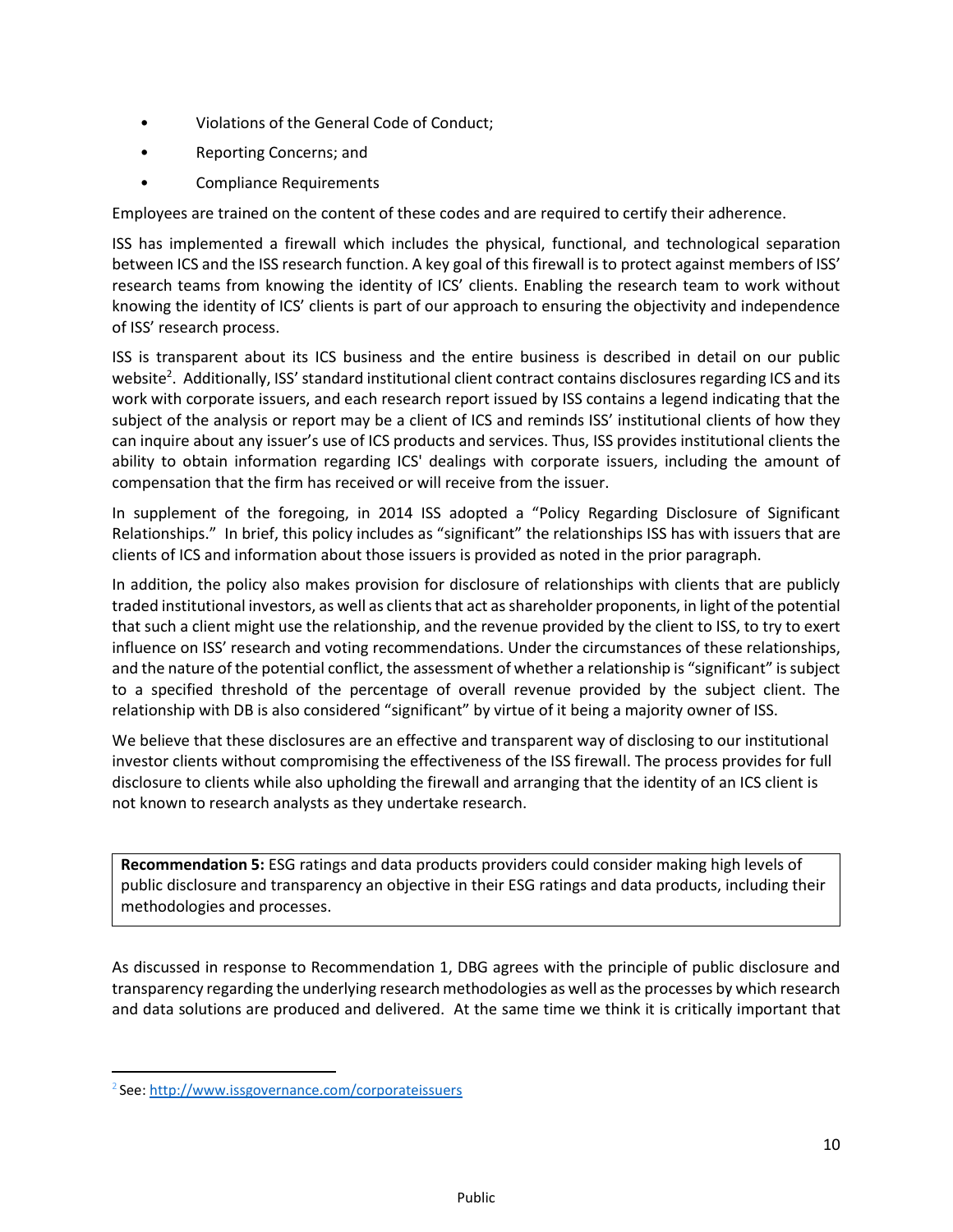providers have the freedom and flexibility to preserve as they determine appropriate their intellectual property rights in and to their work product and the factors which go into creating that work product.

Looking at ISS ESG, it practices a high level of public transparency across its ESG research solutions and does so in a way that provides all stakeholders with the critical information they need to understand how ISS ESG operates and the basis upon which we generate our analyses, form our conclusions and develop our assessments. For example, for the ISS ESG Corporate Rating, it publicly disclose the measurement objective of the ESG rating, the principal sources of qualitative and quantitative information used in the assessment as well as information on how the absence of information was treated; along with the time horizon of the assessment.

We firmly believe in the value of transparency as a catalyst for selecting the best ESG solutions to support and facilitate investor agendas. Our methodology transparency ensures credible and reproducible results, serves to engage rated/analyzed issuers, and allows for flexible use and customization of deliverables by our investor clients.

**Recommendation 6:** ESG ratings and data products providers could consider maintaining in confidence all non-public information communicated to them by any company, or its agents, related to their ESG ratings and data products, in a manner appropriate in the circumstances.

As discussed in response to Recommendation 2, the data which ISS ESG uses is primarily sourced from publicly available information although ISS ESG will accept and use supplementary non-public information which may be relevant for ESG performance assessments so long as that non-public information is not "material" (from a securities law point of view as outlined above).

With respect to any such non-public information, ISS ESG's current approach is that we will not distribute to third parties any non-public supplementary information provided by a company. ISS ESG will, however, reference such information in its reports and other offerings.

### **Section 3 – Proposed Recommendation for users of ESG ratings and data products**

**Recommendation 7:** Financial market participants could consider conducting due diligence on the ESG ratings and data products that they use in their internal processes. This due diligence could include an understanding of what is being rated or assessed by the product, how it is being rated or assessed and, limitations and the purposes for which the product is being used.

Investors or other users of ESG ratings and data products should ensure they understand the intended purpose and methodology of the product, and to determine whether it is suitable for the purpose for which it is being used in the investment process. Ultimately, investors decide on what ESG information and analysis is incorporated in their investment decisions and therefore bear the responsibility to ensure that any ESG ratings or data products used in the investment process are fit for purpose.

From a provider perspective, as noted in response to Recommendations 3 and 4, ISS provides its clients (and other stakeholders) with a wealth of publicly available information that supports the type of due diligence efforts contemplated by Recommendation 7. In addition to these publicly available materials, ISS supports clients and prospects with due diligence calls and visits, along with more detailed product/methodology documentation to help that clients and prospects fully understand ISS' internal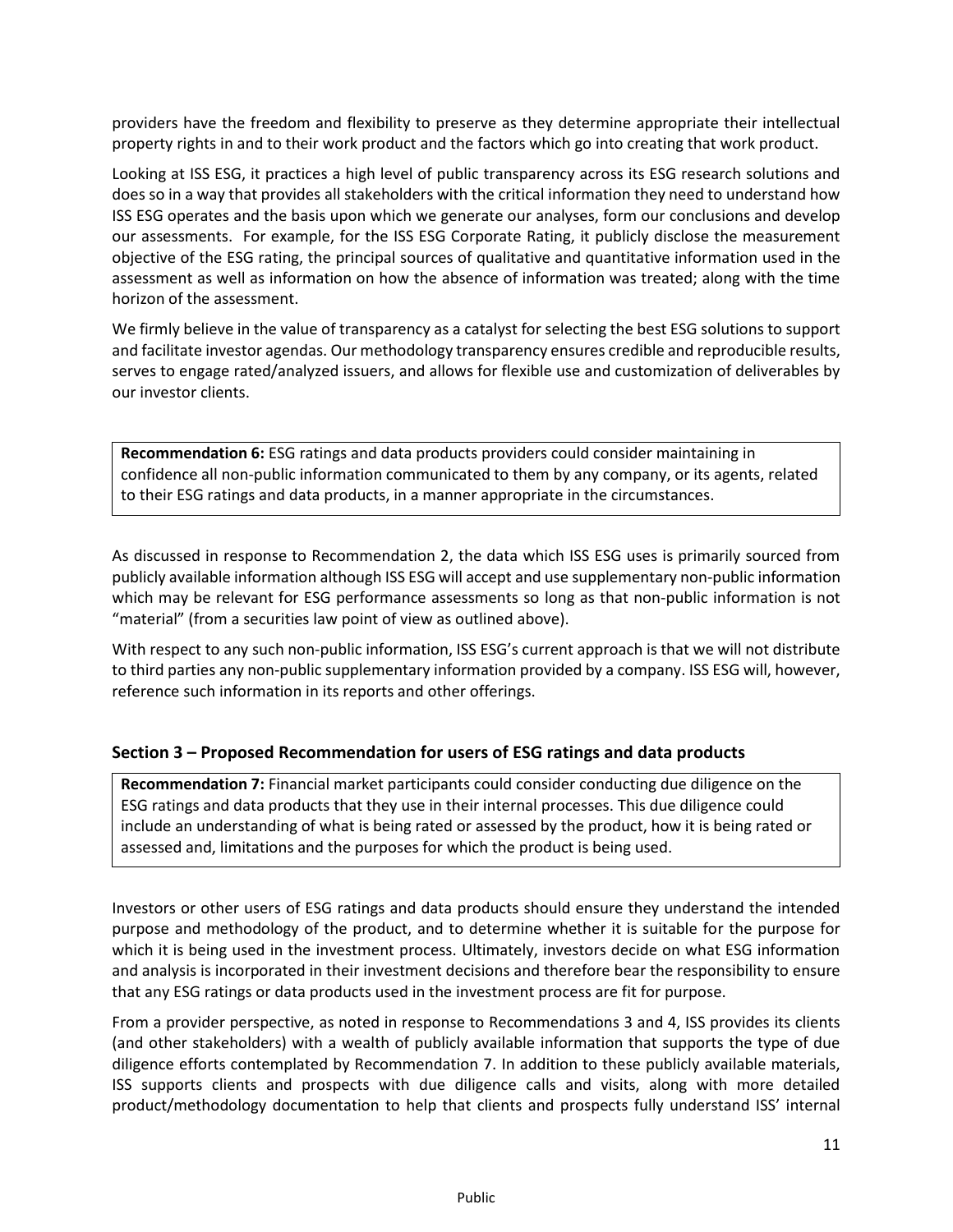processes and the manner in which our offerings are developed, empowering our clients to understand exactly how companies are being rated or assessed and enabling them to properly use our offerings within their own investment processes.

Furthermore, we also agree with the recommendation from a user perspective and conduct such a formalized internal due-diligence process already (please see slide below, outlining how this in conducted within our analytics and index provider Qontigo).



# **Section 4 – Proposed Recommendation on how ESG ratings and data products providers may wish to consider interacting with entities subject to assessment**

**Recommendation 8:** ESG ratings and data products providers could consider improving information gathering processes with entities covered by their products in a manner that is efficient and leads to more effective outcomes for both the providers and these entities

**Recommendation 9:** ESG ratings and data products providers could consider responding to and addressing issues flagged by entities covered by their ESG ratings and data products while maintaining the objectivity of these products.

We would like to highlight that ISS ESG takes a measured approach to dialogue with companies and key stakeholders, recognizing the importance of first-hand information and insights, while being cognizant of the need to minimize response burden. During the research phase ISS ESG engages in a targeted dialogue with companies as and if necessary, to seek confirmation that the information obtained from public sources is complete, accurate, and up-to-date. This provides for transparency, and, critically, confirms the validity and relevance of research findings for investment decisions.

A simplified illustration of core data collection and research processes is provided below. Systematic and rigorous quality assurance measures throughout data collection, generally coupled with the submission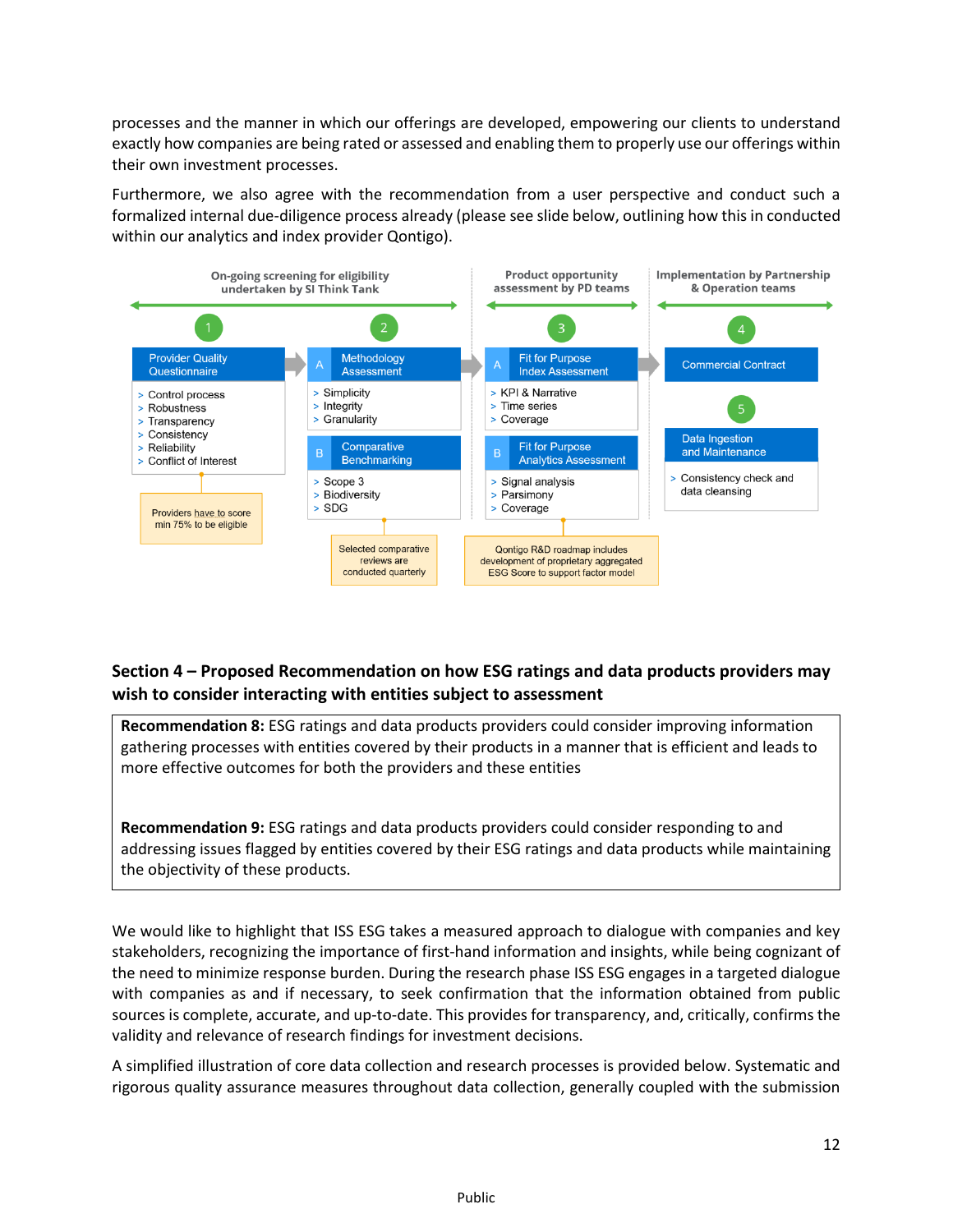of data and ESG draft reports to companies for verification and confirmation of facts, are part of assuring the high quality of our research.

|  | CORPORATE<br><b>DISCLOSURES</b>                   | <b>ALTERNATIVE</b><br><b>SOURCES</b> |                                                                                                               |                             |                                     |                                                               |                             |                                                |             |                                                    |
|--|---------------------------------------------------|--------------------------------------|---------------------------------------------------------------------------------------------------------------|-----------------------------|-------------------------------------|---------------------------------------------------------------|-----------------------------|------------------------------------------------|-------------|----------------------------------------------------|
|  |                                                   |                                      |                                                                                                               |                             |                                     |                                                               |                             |                                                |             |                                                    |
|  | <b>DATA MINING</b>                                |                                      | DATA COLLECTION                                                                                               | QUALITY<br><b>ASSURANCE</b> | <b>DATA</b><br>VERIFICATION         | PUBLICATION                                                   | <b>ESG RAW DATA</b>         |                                                |             |                                                    |
|  | > Identification of data<br>sources through AI/ML |                                      | > Data harvesting<br>organized by industry,<br>thematic area<br>> Content systematically<br>parsed and tagged |                             | > Confirmation of data<br>by issuer |                                                               |                             |                                                |             |                                                    |
|  |                                                   |                                      |                                                                                                               |                             |                                     |                                                               |                             |                                                |             |                                                    |
|  |                                                   |                                      |                                                                                                               |                             |                                     | <b>ESG RESEARCH</b>                                           | QUALITY<br><b>ASSURANCE</b> | <b>DRAFT REVIEW</b>                            | PUBLICATION | <b>ESG RATINGS,</b><br>SCORING,<br><b>RESEARCH</b> |
|  |                                                   |                                      |                                                                                                               |                             |                                     | > Application of<br>proprietary Ratings and<br>Scoring models |                             | > Feedback on data<br>interpretation by issuer |             |                                                    |
|  |                                                   |                                      |                                                                                                               |                             |                                     | > Research organized by<br>industry, thematic area            |                             |                                                |             |                                                    |

ISS ESG takes an open and transparent approach in relation to corporate issuers and seeks to provide issuers with insight into and understanding of our research processes and methodologies as well as the data and analyses that are integrated into our reports. Questions and feedback can be submitted through our central ESG Helpdesk.

Moreover, through our publicly available document, [Frequently Asked Questions: A Guide for Corporate](https://www.issgovernance.com/file/publications/iss-esg-faq-issuers.pdf)  [Issuers,](https://www.issgovernance.com/file/publications/iss-esg-faq-issuers.pdf) companies can obtain further background about our research and details about our processes.

# **Section 5 – Proposed Recommendation on how covered entities could consider interacting with ESG ratings and data products providers**

**Recommendation 10:** Entities subject to assessment by ESG ratings and data products providers could consider streamlining their disclosure processes for sustainability related information to the extent possible, bearing in mind regulatory and other legal requirements in their jurisdictions

DBG welcomes the recommendation to issuers to consolidate, publish and update their sustainability information in one dedicated location that is easily and digitally accessible. This would not only help ESG ratings and data products providers, but also make it easier for investors to obtain 'raw' ESG data directly from issuers.

The traditional supply of raw data and ratings has developed, with in particular an increase in coverage, both in terms of geography, sector and asset class, and in terms of the historical depth of the data available. However, it is characterized by significant disparities in data collection, reliability and processing, which are at the root of major discrepancies in the non-financial performance assessments produced.

Therefore, from an ESG ratings and data provider perspective, we would like again stress that ISS ESG extensively uses public company reporting as one of the main sources of information. In that context we make the following general observations in response to Recommendation 10: while company reporting has developed and improved over the last several years, there are significant regional differences in terms of comprehensiveness. As our clients are global investors, comparability is of high importance to them (and to us). We therefore welcome initiatives that seek to improve company ESG reporting as well as any